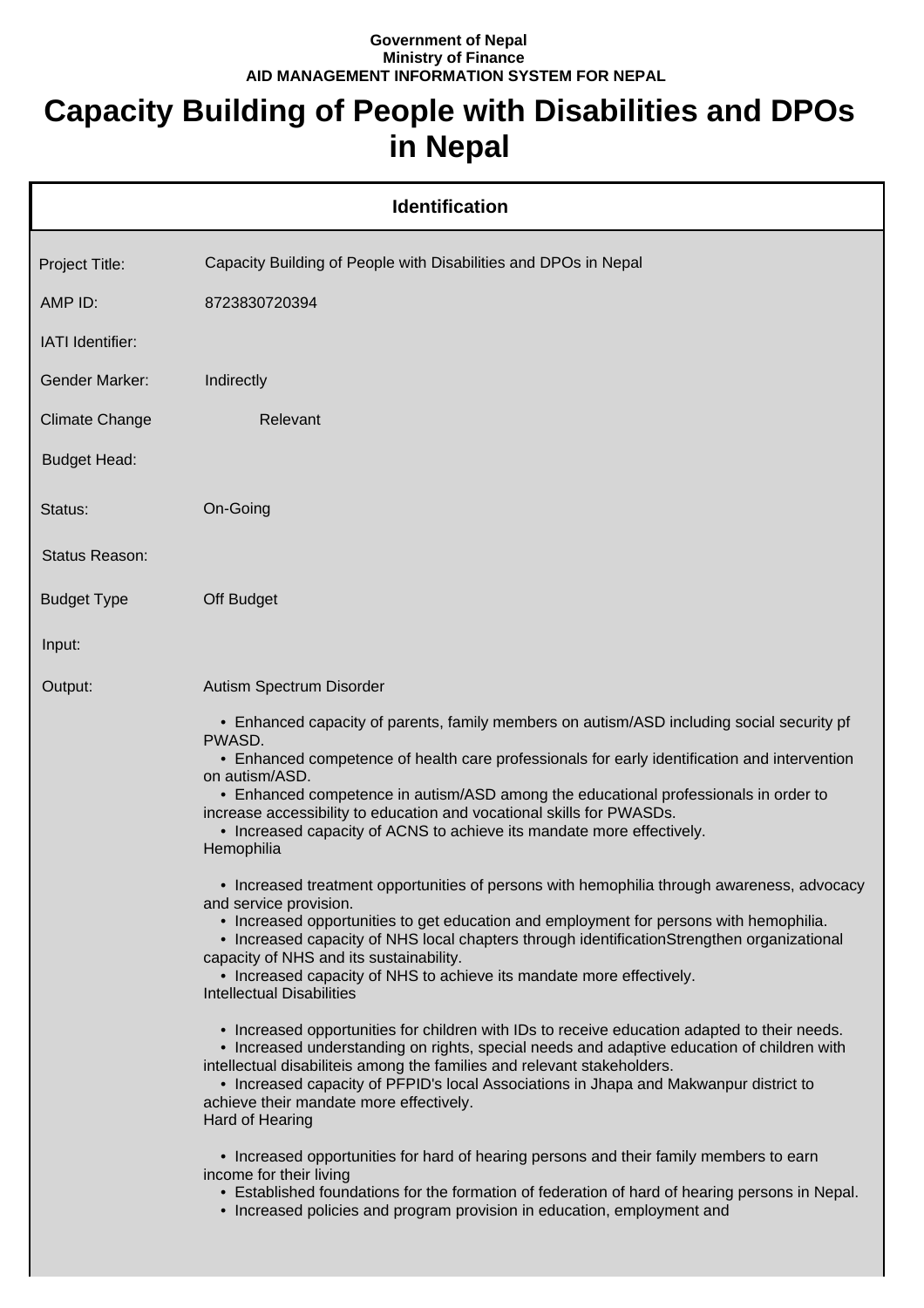communication of hard of hearing persons.

 • Increased capacity of NAHOH and SHRUTI to achieve their mandate more effectively. Deaf National

• Increased access to employment of deaf people in a deaf friendly employment.

• Increased access to adapted education of deaf people in deaf friendly environment.

 • Established system for sign language and interpreters' development including deaf friendly telecommunication services.

 • Improved capacity within NDFN to achieve its mandate more effectively. Dear Kailali

 • Improved communication skills among deaf, between deaf and hearing with improved access to deaf friendly education.

• Improved opportunities of deaf persons of Kailali district to earn their living.

 • Increased understanding of deaf persons, their families and relevant stakeholders on the rights and needs of deaf people in the district.

 • Improved organisational capacity of DAOK's to achieve its mandate more effectively. Blind and Partially Sighed

 • Increased opportunities for income generation to BPS youths through employment, self or by others.

 • Increased policy and program provision in education with focus on blind friendly teachinglearning methods, materials, evaluation system and facilities.

 • Improved acceess of BPS youth on health rights with focus on personal hygiene and sexual and reporductive health rights.

• Improved capacity of BYAN to achieve its mandate more effectively.

Overall Disabilities

 • Established civil society mechanism for the monitoring and reporting of human right situation of persons with disabilities.

 • Increased possibilities for the inclusion of persons with disabilities in educational institutions with adaptations in the curriculum, teaching-learning methods and materials and evaluation system.

 • Increased possibilities for the inclusion of disability perspective in the ongoing legislative and policy process or specific laws and policies of the government as per the CRPD notions.

 • Increased possibilities for the implementation of existing laws and policies favoring persons with disabilities.

•

| Outcome: | Project wise Outcome:<br>Autism Spectrum Disorder: Increased access to of persons with Autism Spectrum Disorder<br>(PWASD) in education, health and social security<br>Hemophilia: Increased opportunities for treatment provisions for persons with hemophilia<br>Intellectual Disabilities: Improved opportunities for children with intellectual disabilities (CWIDs)<br>to receive education adapted to their needs and social security<br>Hard of Hearing : Increased opportunities for hard of hearing persons in to participate more<br>actively in general/social life<br>Deaf National: Increased access to employment, adaptive education and communication rights<br>of deaf persons<br>Deaf Kailali: Improved educational, economic and communication situation of deaf person in<br>Kailali district<br>Blind and Partially Sighed: Improved capacity of BYAN aiming to promote economic,<br>educational and health situation (personal hyegine) of Blind and partially sighted persons (BPS).<br>Overall Disabilities : Improved condition on the provision and utilisation of human rights by<br>persons with disabilities in Nepal in line with CRPD |
|----------|----------------------------------------------------------------------------------------------------------------------------------------------------------------------------------------------------------------------------------------------------------------------------------------------------------------------------------------------------------------------------------------------------------------------------------------------------------------------------------------------------------------------------------------------------------------------------------------------------------------------------------------------------------------------------------------------------------------------------------------------------------------------------------------------------------------------------------------------------------------------------------------------------------------------------------------------------------------------------------------------------------------------------------------------------------------------------------------------------------------------------------------------------------------------|
| Impact:  | Overall Impact:<br>Increase Opportunities of the persons with disabilities in the project areas to access and utilize<br>their rights in line with CRPD.                                                                                                                                                                                                                                                                                                                                                                                                                                                                                                                                                                                                                                                                                                                                                                                                                                                                                                                                                                                                             |

Treasury Type: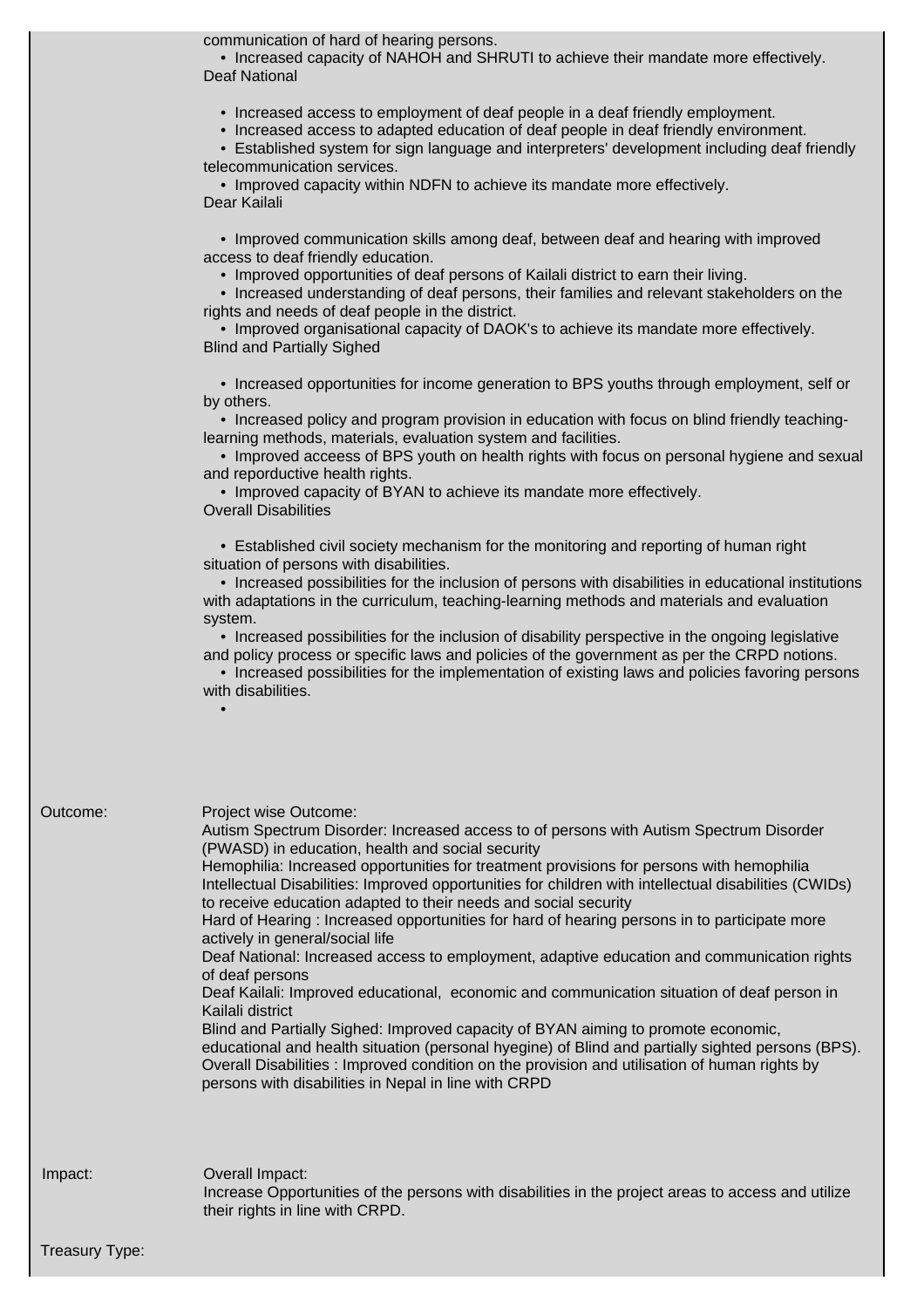|                                       |            | <b>Planning</b> |
|---------------------------------------|------------|-----------------|
| Date of Agreement                     | 2018-10-30 |                 |
| Date of effectiveness 2018-10-30      |            |                 |
| Proposed Start Date 2018-04-01        |            |                 |
| <b>Actual Start Date</b>              | 2018-04-01 |                 |
| Planned Completion 2021-12-31<br>Date |            |                 |

| Location     |            |  |
|--------------|------------|--|
| Location     | Percentage |  |
| <b>NEPAL</b> | 100.0%     |  |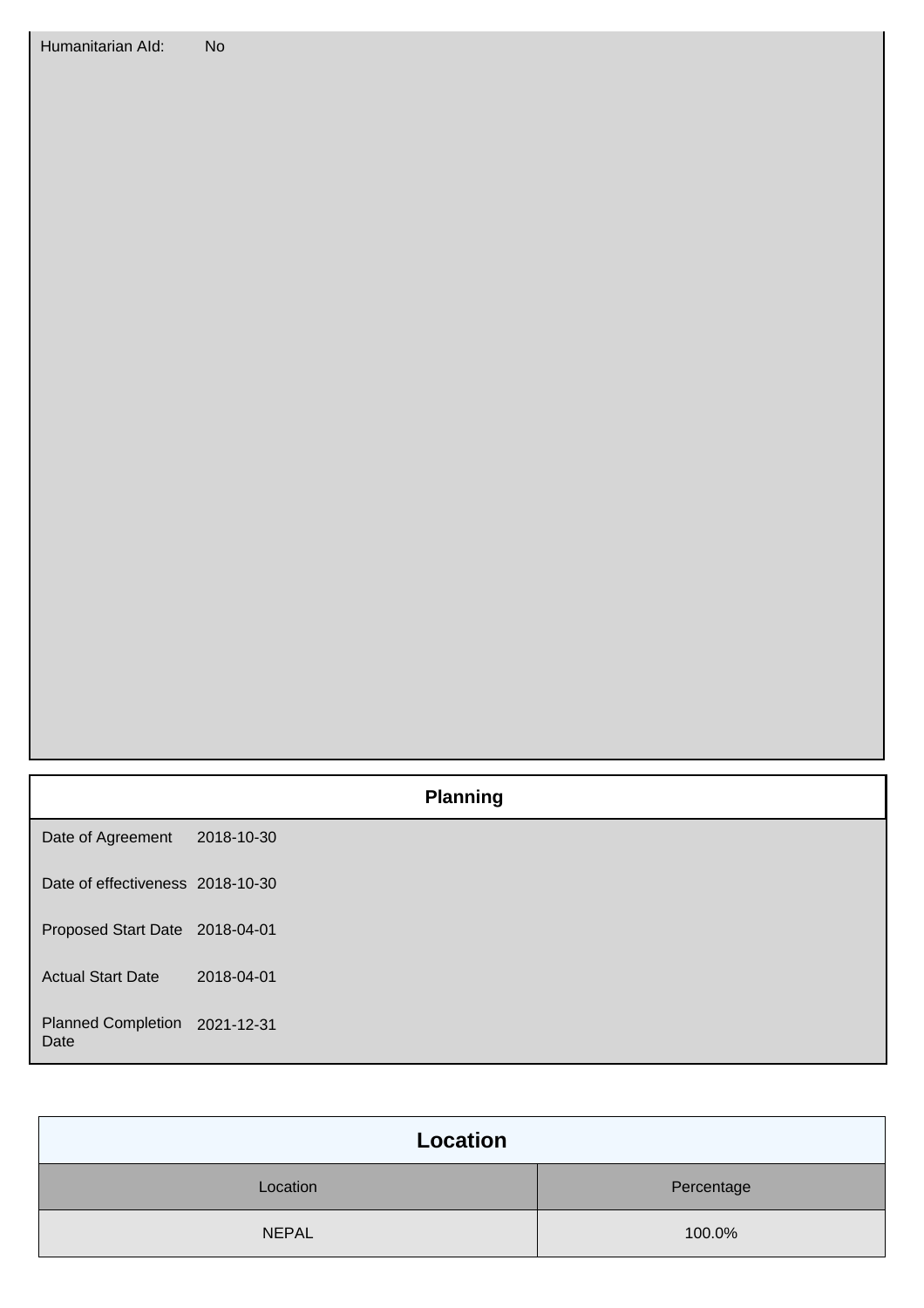| <b>National Plan</b>                                                                                                     |            |  |
|--------------------------------------------------------------------------------------------------------------------------|------------|--|
| Program                                                                                                                  | Percentage |  |
| [ Persons with Disabilities ] [ Peace, rehabilitation and Inclusive Development ] [ National<br>Development Plan (NDP) ] | 100.0%     |  |

| <b>Sector</b>                                                  |            |  |
|----------------------------------------------------------------|------------|--|
| Sector                                                         | Percentage |  |
| Nepal Sector Classification WOMEN, CHILDREN & SOCIAL WELFARE 0 | 100.0%     |  |

| <b>Implementing/Executing Agency</b>         |        |  |
|----------------------------------------------|--------|--|
| Donor                                        |        |  |
| <b>MyRight Nepal</b>                         | 0.0%   |  |
| <b>Responsible Organization</b>              |        |  |
| Ministry of Women, Children & Social Welfare | 100.0% |  |
| <b>Executing Agency</b>                      |        |  |
| <b>MyRight Nepal</b>                         | 100.0% |  |
| <b>Implementing Agency</b>                   |        |  |
| Disabled People Organization                 | 100.0% |  |

| <b>Funding</b>      |                            |                       |                               |            |                     |
|---------------------|----------------------------|-----------------------|-------------------------------|------------|---------------------|
| Transaction<br>Date | Type of<br>Assistance      | Mode of<br>Payment    | Post Earthquake<br>Assistance | Commitment | <b>Disbursement</b> |
|                     | <b>MyRight Nepal</b>       |                       |                               |            |                     |
|                     |                            |                       | <b>Actual</b>                 |            |                     |
| 10/30/2018          | Grant Aid                  | <b>Direct Payment</b> | No                            | 1,272,271  |                     |
| 12/31/2018          | Grant Aid                  | <b>Direct Payment</b> | No                            |            | 323,175             |
| 7/4/2019            | Grant Aid                  | <b>Direct Payment</b> | No                            | 33,292     |                     |
| 12/31/2019          | <b>Grant Aid</b>           | <b>Direct Payment</b> | No                            |            | 394,998             |
|                     | <b>UNDISBURSED BALANCE</b> |                       |                               | 587,390    |                     |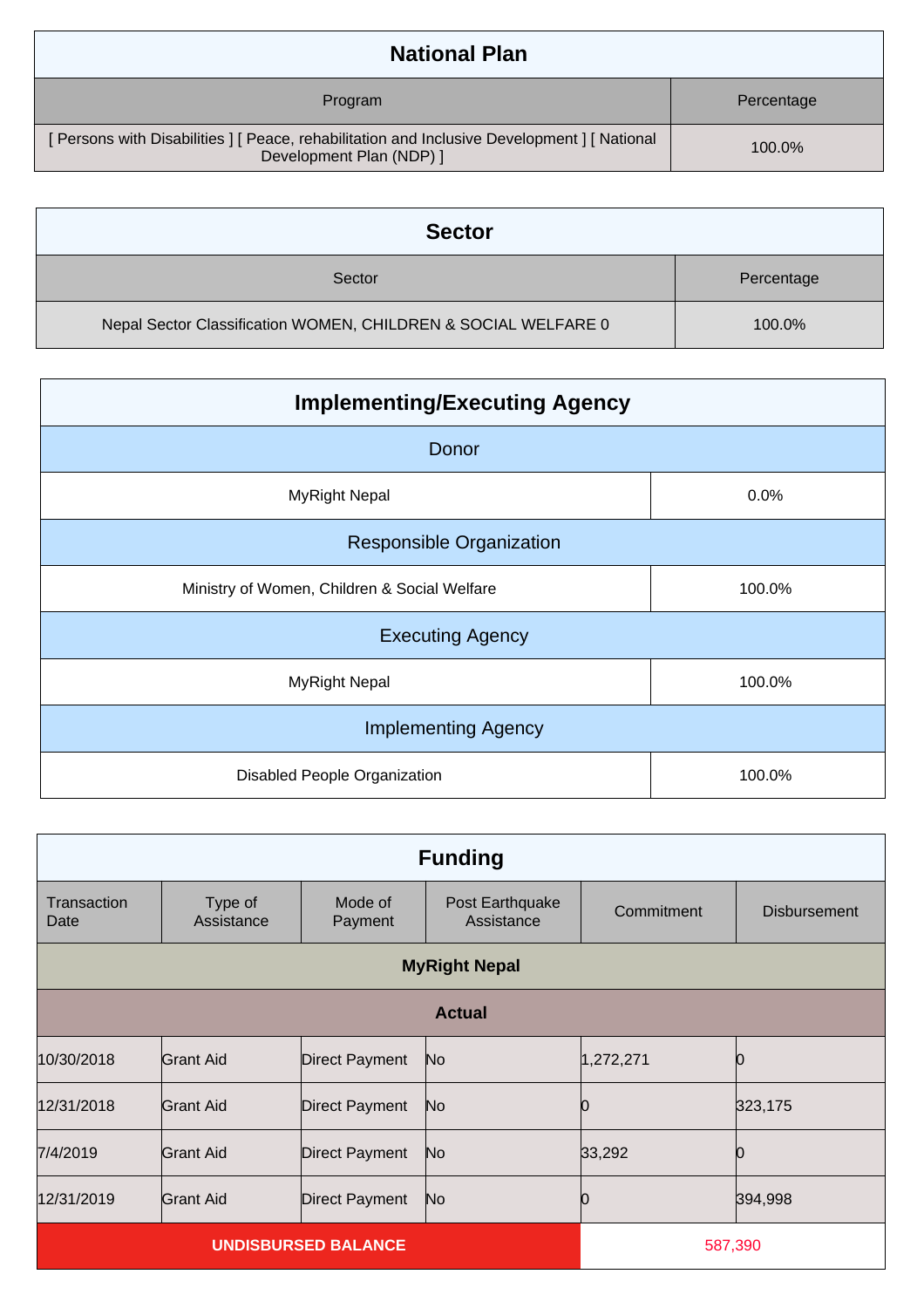| Transaction<br>Date        | Type of<br>Assistance | Mode of<br>Payment    | Post Earthquake<br>Assistance | Commitment | <b>Disbursement</b> |
|----------------------------|-----------------------|-----------------------|-------------------------------|------------|---------------------|
| 6/30/2020                  | <b>Grant Aid</b>      | <b>Direct Payment</b> | No                            |            | 188,345             |
| 8/1/2018                   | <b>Grant Aid</b>      | <b>Direct Payment</b> | No                            | Ю          | 128,264             |
| <b>Total</b>               |                       |                       | 1,305,563                     | 1,034,782  |                     |
| Total (MyRight Nepal)      |                       |                       | 1,305,563                     | 1,034,782  |                     |
| <b>UNDISBURSED BALANCE</b> |                       |                       | 270,781                       |            |                     |

| <b>Progress Achieved</b>       |  |
|--------------------------------|--|
| Progress Achieved:             |  |
| Key Problems:                  |  |
| Steps Taken to Solve Problems: |  |

| <b>Funding Information</b>        |              |  |
|-----------------------------------|--------------|--|
| <b>Total Actual Commitment</b>    | 1,305,563    |  |
| <b>Total Planned Commitment</b>   | $\mathbf{0}$ |  |
| <b>Total Actual Disbursement</b>  | 1,034,783    |  |
| <b>Total Planned Disbursement</b> | $\Omega$     |  |